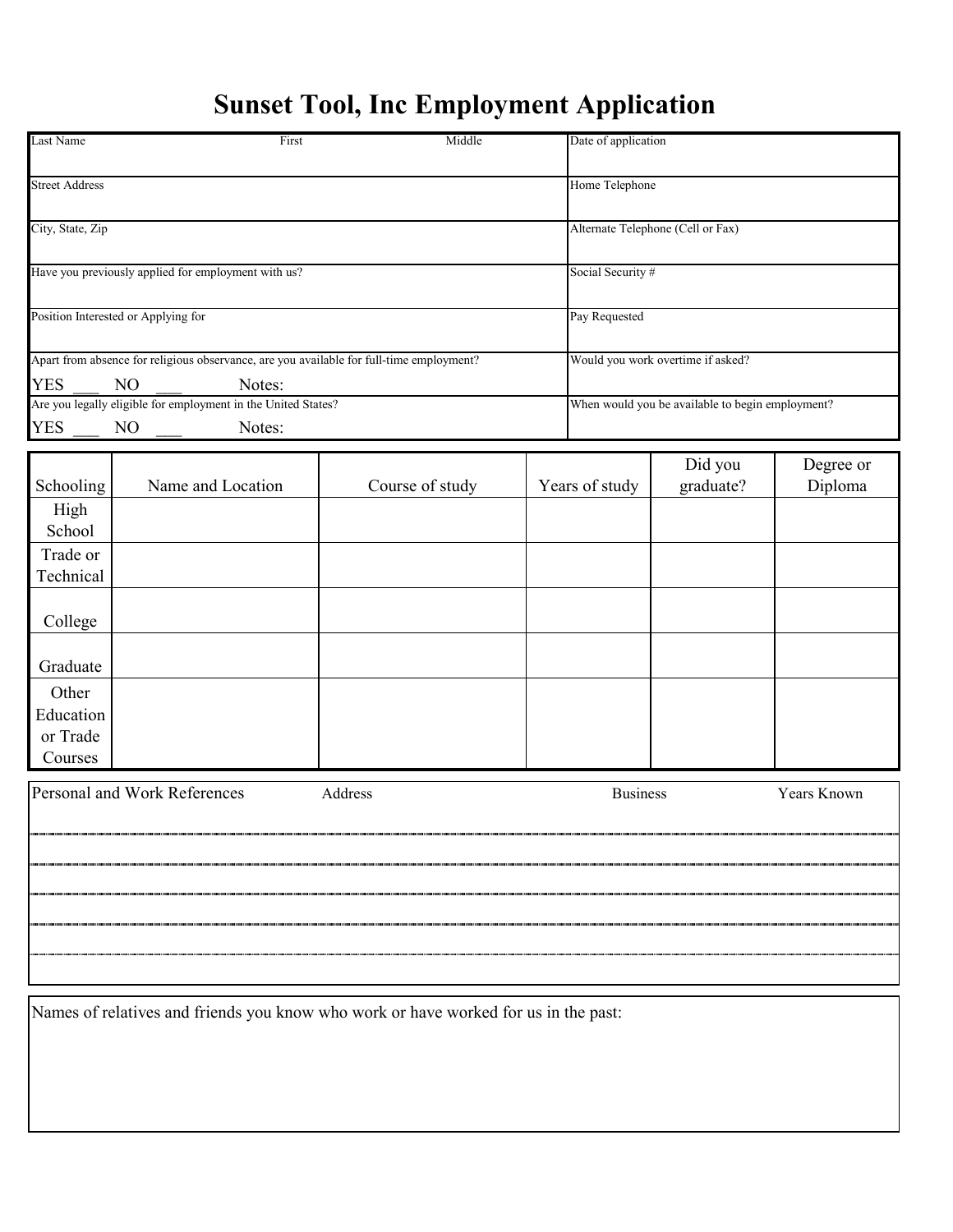## Employment History

| Company Name and Address                                                                         | <b>Employment Dates</b>      |  |  |  |  |  |
|--------------------------------------------------------------------------------------------------|------------------------------|--|--|--|--|--|
|                                                                                                  |                              |  |  |  |  |  |
|                                                                                                  |                              |  |  |  |  |  |
| Name of Supervisor                                                                               | Weekly Pay or Hourly Payrate |  |  |  |  |  |
|                                                                                                  |                              |  |  |  |  |  |
| Job Title and Description of work                                                                | Reason for leaving           |  |  |  |  |  |
|                                                                                                  |                              |  |  |  |  |  |
|                                                                                                  |                              |  |  |  |  |  |
|                                                                                                  |                              |  |  |  |  |  |
| Company Name and Address                                                                         | <b>Employment Dates</b>      |  |  |  |  |  |
|                                                                                                  |                              |  |  |  |  |  |
|                                                                                                  |                              |  |  |  |  |  |
| Name of Supervisor                                                                               | Weekly Pay or Hourly Payrate |  |  |  |  |  |
|                                                                                                  |                              |  |  |  |  |  |
| Job Title and Description of work                                                                | Reason for leaving           |  |  |  |  |  |
|                                                                                                  |                              |  |  |  |  |  |
|                                                                                                  |                              |  |  |  |  |  |
| Company Name and Address                                                                         | <b>Employment Dates</b>      |  |  |  |  |  |
|                                                                                                  |                              |  |  |  |  |  |
|                                                                                                  |                              |  |  |  |  |  |
| Name of Supervisor                                                                               | Weekly Pay or Hourly Payrate |  |  |  |  |  |
|                                                                                                  |                              |  |  |  |  |  |
| Job Title and Description of work                                                                | Reason for leaving           |  |  |  |  |  |
|                                                                                                  |                              |  |  |  |  |  |
|                                                                                                  |                              |  |  |  |  |  |
|                                                                                                  |                              |  |  |  |  |  |
| Company Name and Address                                                                         | <b>Employment Dates</b>      |  |  |  |  |  |
|                                                                                                  |                              |  |  |  |  |  |
|                                                                                                  |                              |  |  |  |  |  |
| Name of Supervisor                                                                               | Weekly Pay or Hourly Payrate |  |  |  |  |  |
|                                                                                                  |                              |  |  |  |  |  |
| Job Title and Description of work                                                                | Reason for leaving           |  |  |  |  |  |
|                                                                                                  |                              |  |  |  |  |  |
|                                                                                                  |                              |  |  |  |  |  |
| Membership in Professional or Civic Organizations of note:                                       |                              |  |  |  |  |  |
|                                                                                                  |                              |  |  |  |  |  |
|                                                                                                  |                              |  |  |  |  |  |
|                                                                                                  |                              |  |  |  |  |  |
| Military Service: Have you or do you serve in the U.S. Armed Forces, Reserves or National Guard? |                              |  |  |  |  |  |
| If "YES" in what Branch?                                                                         |                              |  |  |  |  |  |
| Describe any relevant training received:                                                         |                              |  |  |  |  |  |
|                                                                                                  |                              |  |  |  |  |  |
|                                                                                                  |                              |  |  |  |  |  |
|                                                                                                  |                              |  |  |  |  |  |